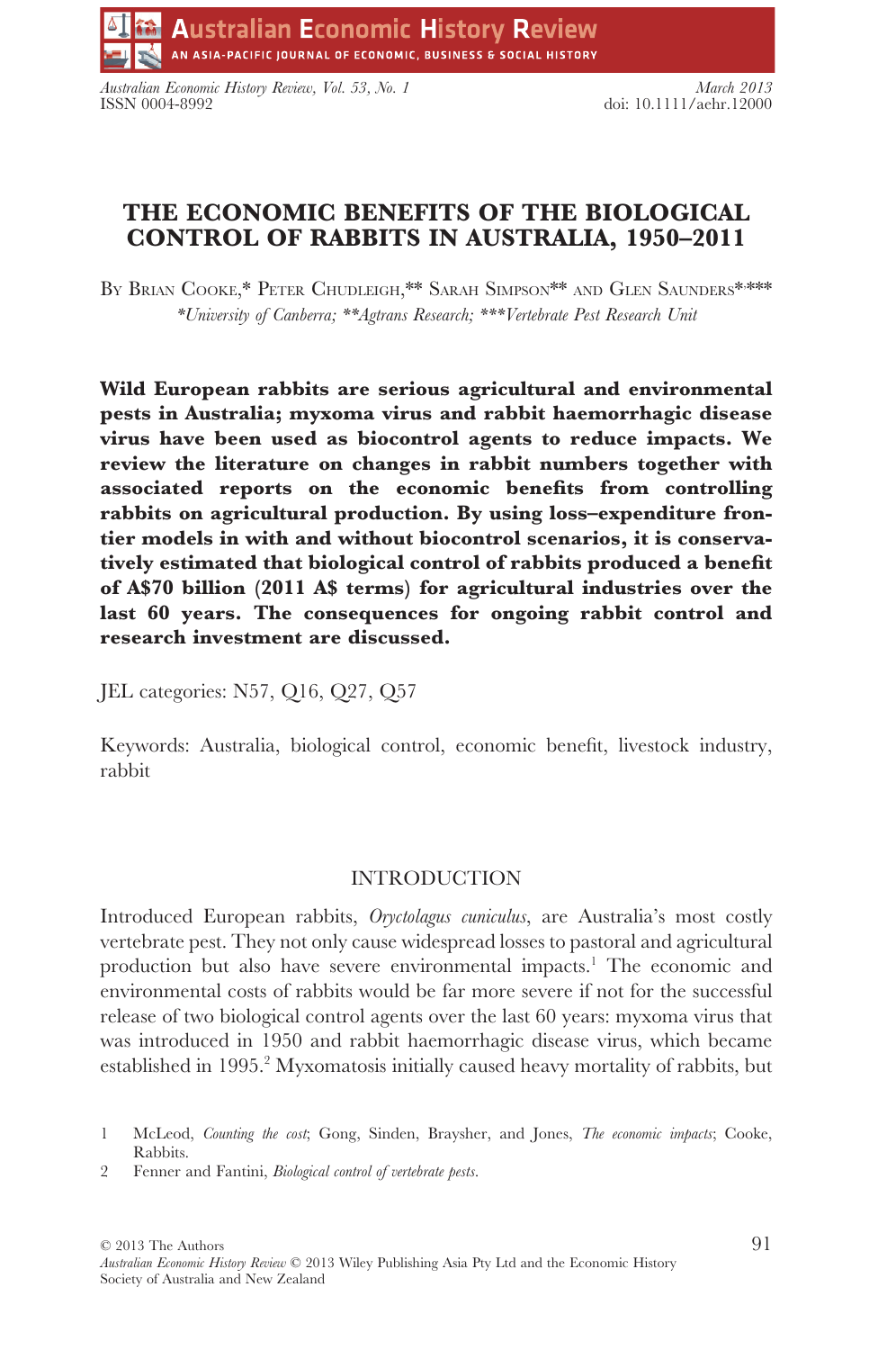changes in rabbit resistance enabled partial recovery of rabbit numbers. Similar resistance is developing against rabbit haemorrhagic disease (RHD) with associated slow resurgence of rabbits.3

This study reviews the economic benefits to Australian agriculture, mainly the meat and wool industries, from using myxomatosis and RHD. In particular, we consider the major benefits reported after myxomatosis first spread, the likely increases in the costs of control as rabbits developed resistance to myxomatosis and then the benefits regained as a high level of rabbit control was reimposed through the use of RHD.

In making assessments of this kind, it cannot be simply assumed that, in the absence of these biological controls, Australia would still have a serious rabbit problem. After all, when attempts to introduce myxomatosis in New Zealand failed, other solutions were found.<sup>4</sup> Presumably, Australia would most likely have followed a similar path to New Zealand if myxomatosis had not been introduced. On that basis, a 'with' and 'without' myxomatosis methodology is preferable to a 'before and after' methodology when considering likely economic benefits. It is also important to acknowledge that, apart from the actions of the biological control agents, other factors influenced the final outcomes. Government agencies, farmers, and other land managers also make decisions in deciding whether or not to augment disease impact by applying further control methods such as poisoning, warren destruction, or fumigation. Accordingly, we have used the concept of a loss–expenditure frontier to allow for an economic trade-off between production losses and expenditure on rabbit control.<sup>5</sup> This partial analysis approach enables comparison of the marginal changes in losses and expenditure to estimate the benefits from releasing biocontrol agents.

By using published information to help construct loss–expenditure frontiers, we have been able to reach a preliminary estimate of the magnitude of benefits resulting from the release of myxomatosis and RHD as well as a framework for evaluating the likely economic outcomes and limitations of introducing additional biological control agents for rabbits. In recent years, considerable investment has been made in exploring biological control options for a range of vertebrate pests.<sup>6</sup> Understanding of the potential economic benefits and the social constraints that might limit those actions has previously been neglected even though it is just as important as the understanding of ecological processes or the behaviour of a particular biological control agent.

4 Filmer, Disappointing tests; Gibb and Williams, The rabbit in New Zealand.

<sup>3</sup> Nyström *et al*., Histo-blood group antigens; Elsworth, Kovaliski, and Cooke, Rabbit haemorrhagic disease; Sandell, Promoting woodland; Saunders, Kay, Mutze, and Choquenot, Observations.

<sup>5</sup> McInerny, The simple analytics of natural resource economics; Gong, Sinden, Braysher, and Jones, *The economic impacts*, p. 10.

<sup>6</sup> Henzell, Cooke, and Mutze, The future biological control of pest populations; Saunders, Cooke, McColl, and Peacock, Modern approaches.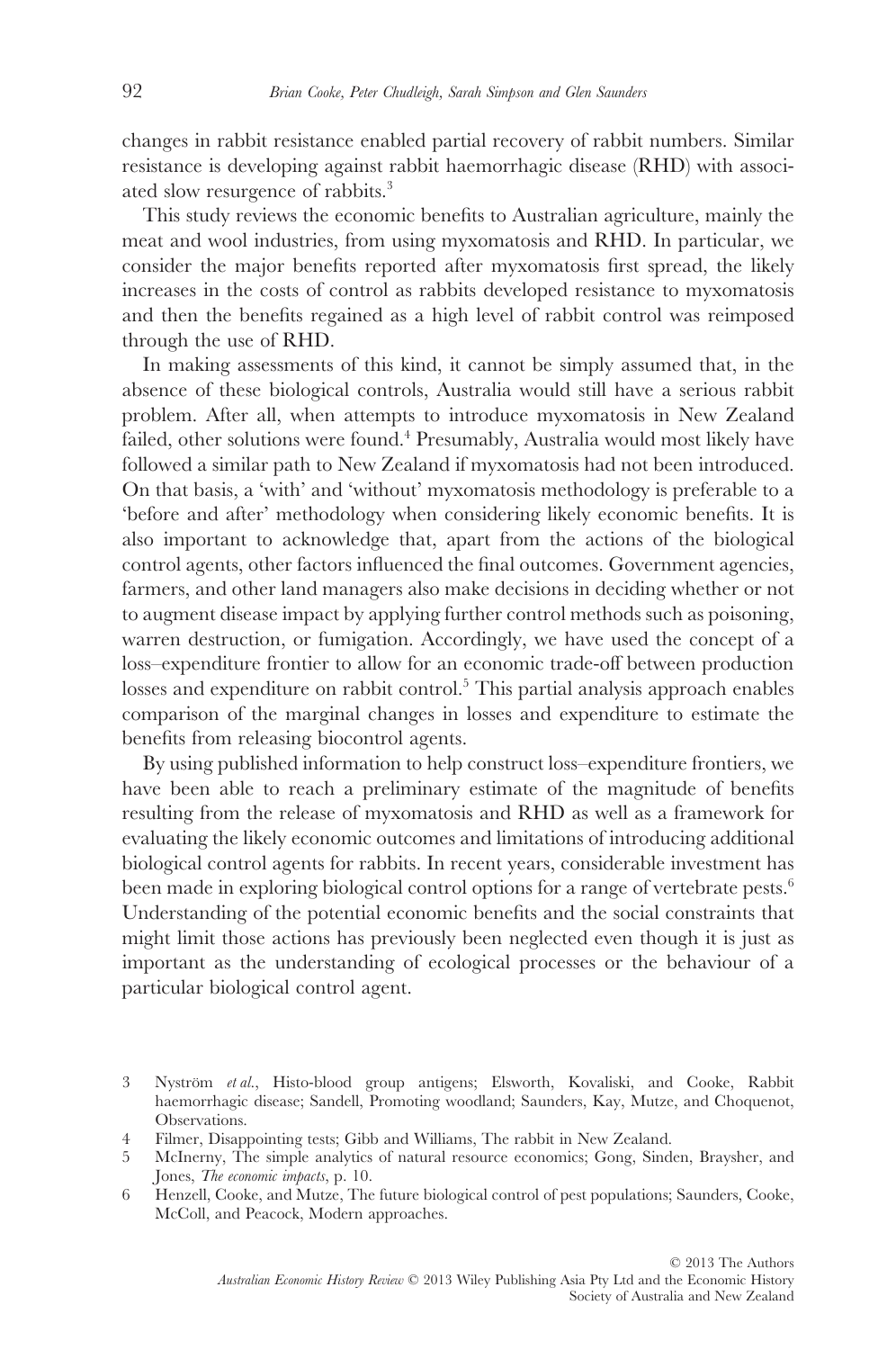#### **METHODS**

# **Production losses and rabbits**

There are many publications that report the economic costs of rabbits in Australia.7 Some are of particular importance because they provide information associated with the introduction of myxomatosis and subsequently RHD.8 Not all use the same methods of assessment, whereas others only consider a specific industry such as wool and sheep meat. This necessitates care when making comparisons or drawing conclusions. Likewise, there are many references from New Zealand that are useful for considering how rabbit control in Australia might have played out in the absence of myxomatosis.<sup>9</sup> Other papers are valuable for considering landholder decisions that set limits to rabbit control at a national  $level.<sup>10</sup>$ 

We took care to validate conclusions from published papers and, where possible, we expanded on previous information, as the following example shows. Reid estimated the economic benefits from releasing myxomatosis based on increases in wool and sheep meat production.<sup>11</sup> There was an immediate, substantial increase in greasy wool production of 70 million lbs (32 m kg), or 5.5 per cent of total Australian production worth  $\mathcal{L}24$  million at the time, and Reid considered that another  $\angle$ 10 million could be added for extra sheep slaughtered and added to flocks. This seems justifiable because in 1952/53 and 1953/54, sheep slaughtering value made up 36 per cent and 42 per cent of that of wool.<sup>12</sup> Increased wool and sheep meat production, totalling  $\text{\emph{f}}34$  million, was equivalent to A\$1,057 million in 2011 terms.

Waithman similarly analysed wool and livestock production within NSW, comparing Australian Bureau of Agriculture and Resource Economics (ABARE) data for the 5-year periods before and after myxomatosis spread.13 He showed that greasy wool production rose by 26 per cent and the number of sheep shorn increased by 21 per cent. The number of sheep and lambs slaughtered increased by 25 per cent and 21 per cent, respectively. Moreover, wool cut per head only increased by 4 per cent and lambing rates by only 1 per cent so the main factor was clearly the greater carrying capacity of the largely rabbit-free pastures. Other studies from individual farms confirmed that removal of rabbits allowed

- 7 Fennessy, The impact of wildlife species; Waithman, Rabbit control in New South Wales; Sloane and King Pty Ltd, *The economic impact of pasture weeds*; Manson, Identification of public and private benefits; Saunders, Kay, Mutze, Choquenot, Observations; McLeod, *Counting the cost;* Vere, Jones, and Saunders, The economic benefits of rabbit control; Gong, Sinden, Braysher, and Jones, *The economic impacts*.
- 8 Reid, Some economic results of myxomatosis; ACIL Economics and Policy, *The economic importance of wild rabbits*.
- 9 Gibb and Williams, The rabbit in New Zealand; Lough, *The current state of rabbit management*; Nugent *et al*., Why 0.02%? A review.
- 10 Aspinall, Effects of rabbits; Ferraro and Burnside, *West 2000: A Case Study*.
- 11 Reid, Some economic results of myxomatosis.
- 12 Australian Bureau of Agriculture and Resource Economics, *Commodity statistics*.
- 13 Waithman, Rabbit control in New South Wales.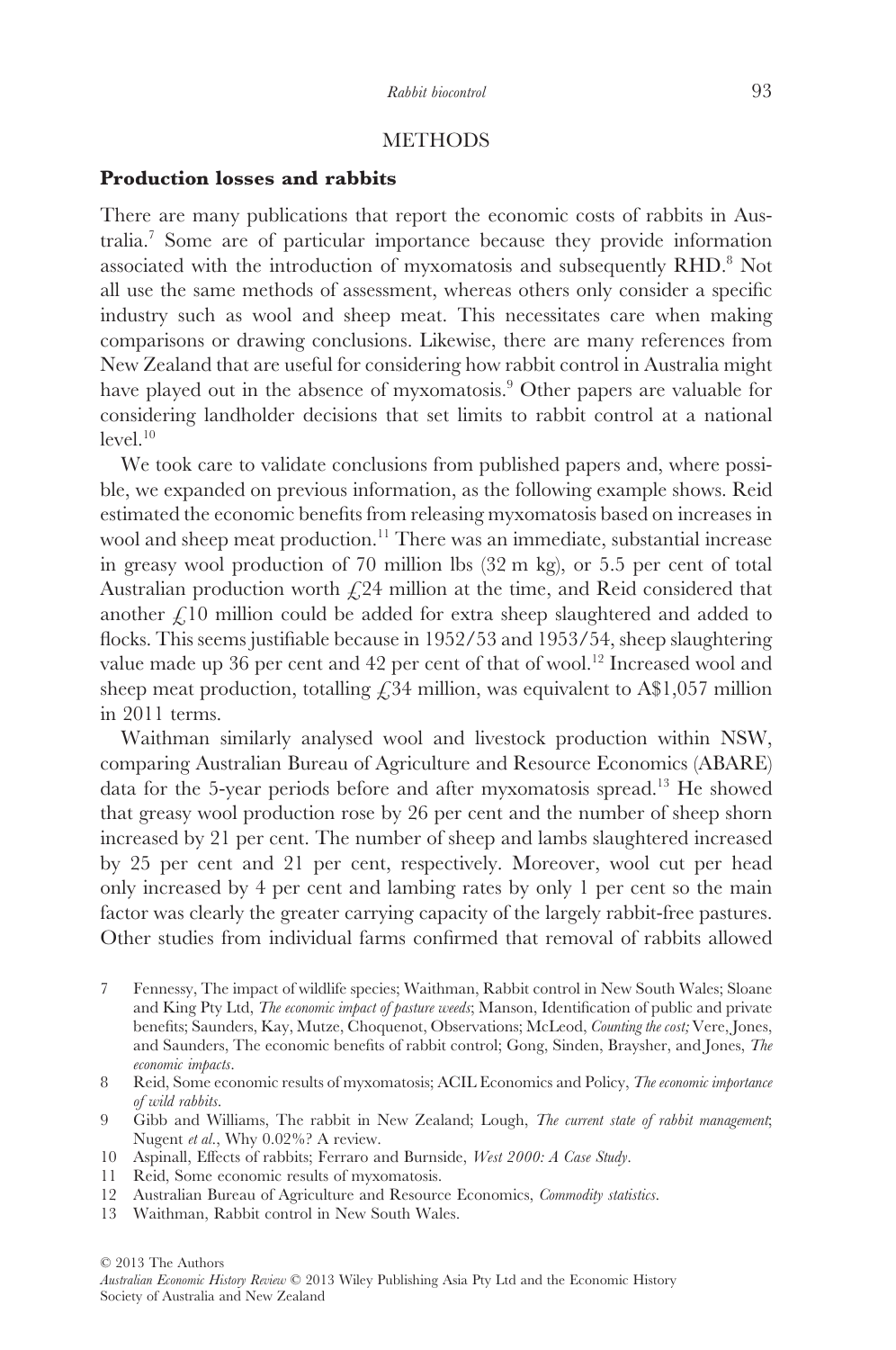significant increases in flock size but relatively smaller increases in wool cut per head.14 Sheep numbers across Australia increased from 109 million in 1951/52 to almost 165 million by 1965/66 and sheep numbers subsequently peaked in 1970/71. However, much of this later increase in sheep production could be attributed to improved, sown pasture and super-phosphate application.15

Unfortunately, Reid did not analyse gains in beef cattle production. Nonetheless, to confirm that the productivity of the beef industry closely paralleled changes in sheep and wool production, we again used data from Waithman showing that beef cattle numbers in NSW increased by 10 per cent in the immediate aftermath of myxomatosis and the number of cattle slaughtered increased by 26 per cent. To calculate the additional monetary benefits to beef production from myxomatosis, we assumed that:

- 1. decreases in rabbit numbers brought similar benefits to both sheep and cattle production;
- 2. Australian beef cattle and sheep numbers in 1953 were 10.45 million and 115.97 million, respectively<sup>16</sup>; and
- 3. beef cattle are equivalent to 10 dry sheep (i.e. 1 cow  $= 10$  dry sheep equivalents or  $DSE_s$ ,<sup>17</sup> but we used a factor of eight to accommodate flock and herd structures (i.e. the expected mix of lactating ewes or cows, dry sheep, and cows, etc.).

We concluded that, if the benefit to sheep was  $\mathcal{L}34$  million, benefits to cattle production would be  $34 \times 8 \times 10.45 / 115.97 = \text{\textsterling}24.5$  million. This meant that the total losses to sheep and cattle production prior to myxomatosis would therefore have been  $\angle 58.5$  million annually, which is equivalent to A\$1866 million today.

As myxomatosis generally lowered rabbit numbers by 90 per cent, it can be argued that, prior to its introduction, production forgone by the livestock industries due to rabbits would have been equivalent to about A\$2073 million annually (2011 dollars).18 After myxomatosis, this would have been reduced to about A\$200 million annually for a decade or more.

Similar attention was paid to the management decisions made by landholders involved with rabbit control. Myers described the situation immediately before and after the spread of myxomatosis.19 He stated that, prior to myxomatosis, almost every farmer carried out rabbit control but usually with techniques that facilitated harvesting of carcasses and skins. When rabbits were low, little effort was made to reduce numbers further. Only a few farmers ripped warrens instead of poisoning. New poisons such as 1080 were slow to be taken up because they did

<sup>14</sup> Fennessy, The impact of wildlife species.

<sup>15</sup> Waithman, Rabbit control in New South Wales.

<sup>16</sup> Australian Bureau of Agriculture and Resource Economics, *Commodity statistics*.

<sup>17</sup> Anon, Agriculture notes.

<sup>18</sup> Myers, A survey of myxomatosis.

<sup>19</sup> Myers, A survey of myxomatosis.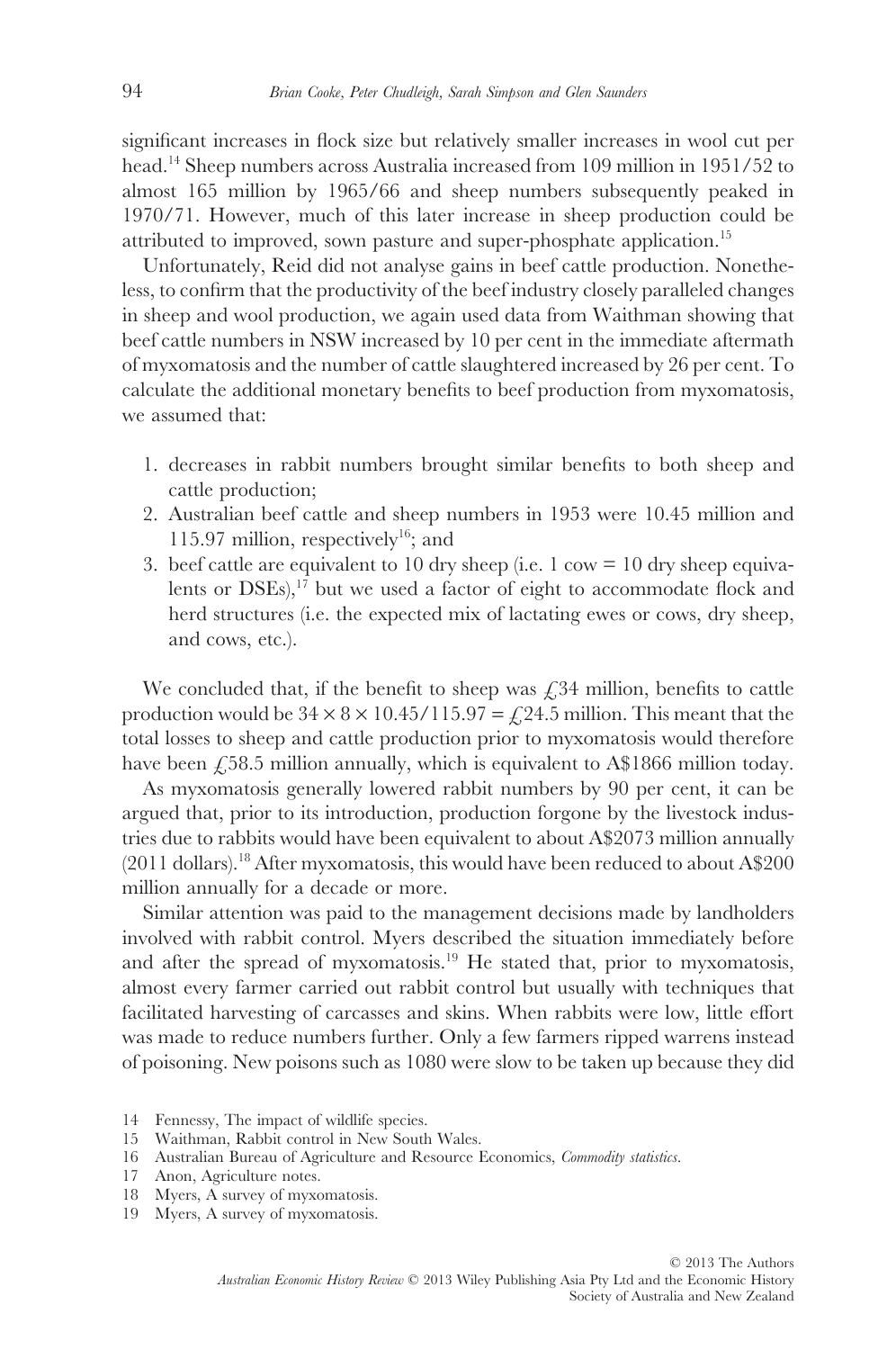not facilitate harvesting of skins. Myers considered that killing large numbers of rabbits when they were abundant was not conducive to control. It helped rather than hindered the rabbit population and was a palliative for the agricultural industries rather than a solution to the problem. Nonetheless, after myxomatosis spread, expenditure and effort put into rabbit control changed markedly. The number of farmers practicing rabbit control fell from over 90 per cent to between 10 and 40 per cent depending on the agricultural region. The expenditure on a few properties surveyed fell from  $f<sub>1</sub>1,500–2,000$  a year to only  $f<sub>1</sub>100–300$  (about 10 per cent of former costs).

After RHD became established, Ferraro and Burnside likewise found that in low rainfall areas of western New South Wales, few landholders carried out work aimed at eliminating rabbits even though such work appears to be beneficial.<sup>20</sup> Only one-third of the 75 landholders involved in a programme called 'West 2000' wished to continue rabbit control without external support. The majority would not undertake any additional work without subsidies and a small group was simply disinterested, irrespective of incentives. As a community, land-managers set a level of participation based on their resources and clearly made a judgement as to where an economic balance lies between losses to rabbits and expenditure on control. Similar conclusions can be reached from statements by Aspinall in considering landholder decisions on rabbit management in the dry Central Otago region of New Zealand.<sup>21</sup>

#### **Expenditure on rabbit control**

To consider present-day expenditure on rabbit control, we used data collated by Gong *et al.*<sup>22</sup> They calculated that national management, administration, and research expenditure on control of all vertebrate pests amounted to A\$122.7 million annually in 2008/09 and that rabbit control amounted to 16 per cent of that expenditure, i.e. close to A\$20 million annually.<sup>23</sup> This figure agrees with a previous independent estimate of Bomford and Hart.<sup>24</sup> However, it is known that in New South Wales and South Australia, the expenditure on rabbit poisoning was reduced by about 70 per cent when RHD was introduced.<sup>25</sup> Furthermore, assuming that other rabbit control measures such as warren ripping were proportionally reduced, national expenditure on rabbit control just prior to the release of RHD in 1995 may have been as high as A\$60–70 million annually.

Current expenditure of about A\$20 million can also be broadly substantiated from chemical use for rabbit control. An average of 220 kg of raw 1080 poison

<sup>20</sup> Ferraro and Burnside, *West 2000: A Case Study*; McPhee and Butler, Long-term impact of coordinated warren ripping; Cooke, Jones, and Gong, An economic decision.

<sup>21</sup> Aspinall, Effects of rabbits.

<sup>22</sup> Gong, Sinden, Braysher, and Jones, *The economic impacts*.

<sup>23</sup> Gong, Sinden, Braysher, and Jones, *The economic impacts*, Table 4.4.

<sup>24</sup> Bomford and Hart, Non-indigenous vertebrates in Australia.

<sup>25</sup> Saunders, Kay, Mutze, and Choquenot, Observations.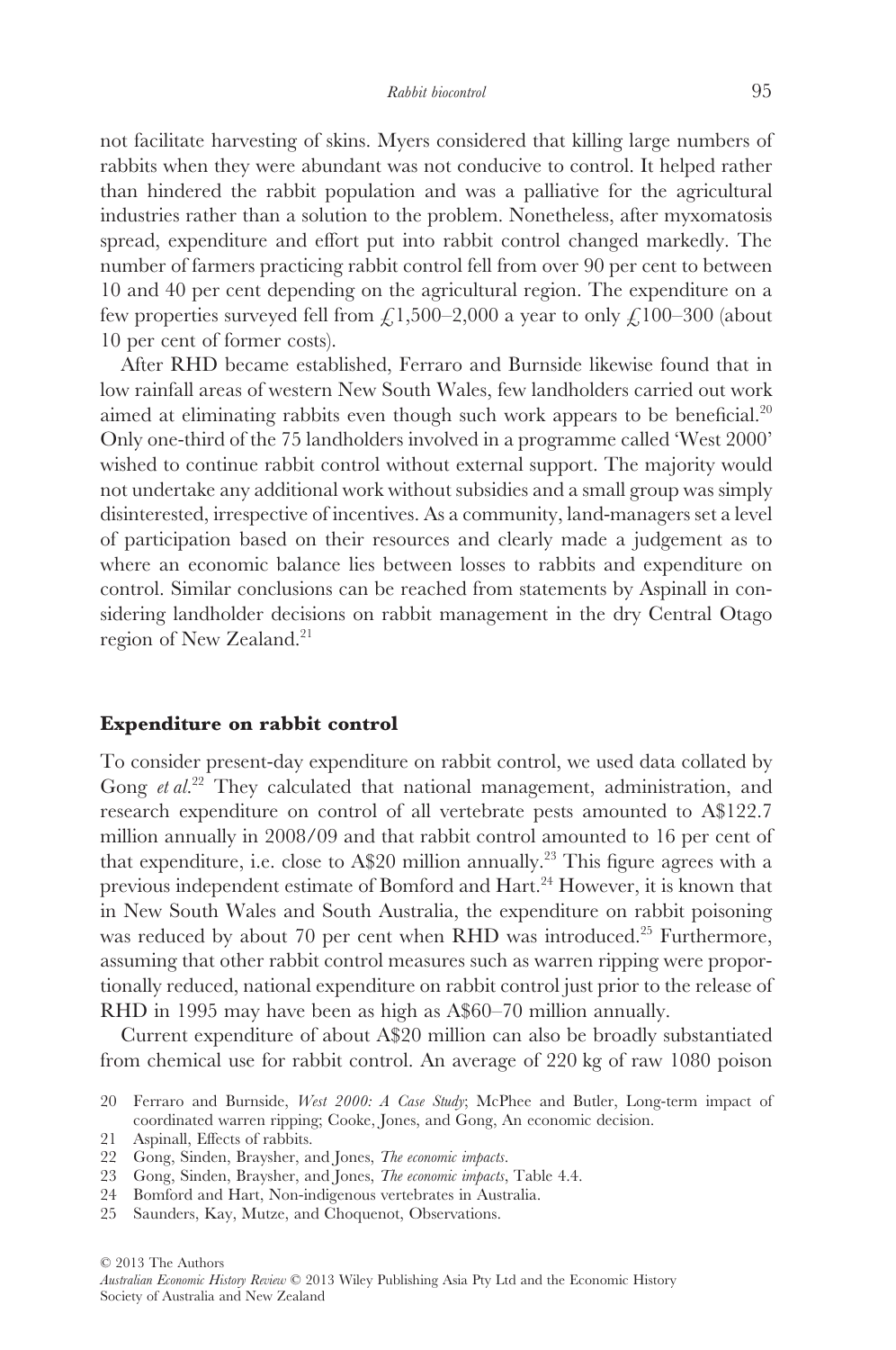powder has been used in Australia annually since RHD was introduced, and 87 per cent of this, 190 kg, is used for rabbit control<sup>26</sup>; implying that about A\$9 million (2011 A\$) is spent on 1080 poisoning alone based on costs for laying poison baits.27 To this may be added the use of other poisons (pindone) and at times expenditure is similar for warren destruction, especially in drier areas. Contract costs for warren ripping are at least A\$10 per warren, and the scale of such work is apparent from the example of the South West Rabbit Control Group in NSW, which ripped 290,000 rabbit warrens using powerful bulldozers.<sup>28</sup> That particular project was implemented to remove remaining rabbits after RHD spread, but as the results are long-lasting, it is best seen as a high initial investment that was recouped over a longer period  $(15 \text{ years or more})^{29}$  Expenditure on fumigation and other forms of rabbit control is relatively low because the high labour component in treating individual rabbit warrens means that it is not so commonly undertaken.

Finally, it can be argued from economic principles that if the losses caused by rabbits across Australia are estimated to be in the order of hundreds of millions of dollars, then expenditure to counter the problem should bear a close relationship to likely losses, especially those that land managers see as avoidable.<sup>30</sup> As rabbits began to recover from myxomatosis and losses to rabbits increased, expenditure on control rose proportionally to maintain or optimise landholder financial returns.31 The converse was also true. Expenditure on rabbit poisoning in southeastern Australia dropped by approximately 75 per cent when RHD became established.32

### **Loss–expenditure frontiers**

Using the information considered above, we established a series of approximate loss–expenditure frontier curves.33 These provided scenarios for Australia '*with myxomatosis*' when (i) the disease was first released then (ii) 45 years later when rabbits had gained considerable resistance to the disease.<sup>34</sup> A third curve, providing a '*without myxomatosis*' scenario, was also derived to picture how things might have been had the myxoma virus not been introduced.

- 27 Saunders, Kay, Mutze, and Choquenot, Observations.
- 28 Ferraro and Burnside, *West 2000: A Case Study*; McPhee and Butler, Long-term impact of coordinated warren ripping; Connellan and Croft, Ripping tales.
- 29 McPhee and Butler, Long-term impact of coordinated warren ripping.
- 30 McInerney, The economic analysis of livestock disease.
- 31 Myers, A survey of myxomatosis.
- 32 Saunders, Kay, Mutze, and Choquenot, Observations.
- 33 McInerny, The simple analytics of natural resource economics; McInerny, Old economics for new problems; Gong, Sinden, Braysher, and Jones, *The economic impacts*.
- 34 Fenner and Fantini, *Biological control of vertebrate pests*.

<sup>26</sup> Australian Pesticides and Veterinary Medicines Authority, *Review findings*; G. Saunders unpublished records).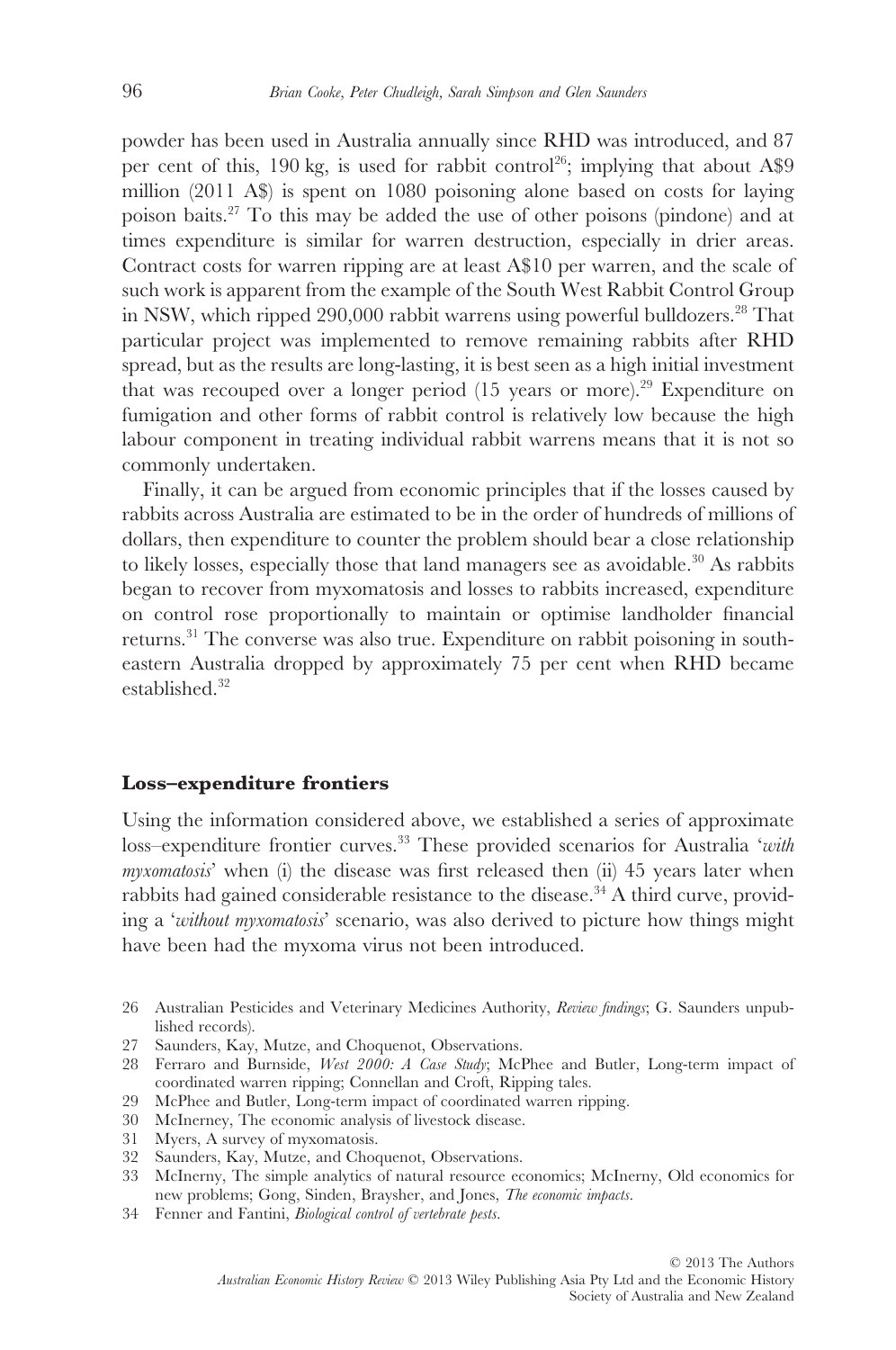

**Figure 1. Experimental results showing how the relative abundance of rabbits and presumed economic losses are reduced with increasing expenditure on rabbits control (from Cooke, Rabbit control).**

In addition to the economic data available, we expected that the series of 'loss–expenditure frontier' curves should bear a consistent, progressive relationship with one another. In determining the likely shape of these curves, we initially considered information on the costs and efficacy of rabbit control.<sup>35</sup> That work made it clear that rabbit abundance and associated losses should decline as expenditure increases, irrespective of the methods or combinations of methods used. Nonetheless, such simple relationships do not necessarily apply where landholders make a choice to optimise returns. Losses to rabbits are reduced quite quickly with increasing expenditure but then decline more slowly because costs increase when mopping up the last rabbits (Figure 1). However, because many land-managers do not sustain vigorous control efforts as the need for rabbit control reduces, the shapes of the loss–expenditure frontiers are influenced as much by management decisions as technical capacity to reduce rabbit numbers.

To establish the 'loss–expenditure frontier' curves, the first baseline curve was set up assuming that there is an annual unavoidable loss to rabbits of about A\$200 million (2011 dollars) across Australia. Experience showed that after myxomatosis became widely established, it was hard to encourage further rabbit control by landholders, and a similar situation was met immediately after RHD spread. Combined information from Reid, Waithman, and Myers indicate that losses to rabbits remained at about A\$200 million after myxomatosis spread and Bomford and Hart and Gong *et al*. also estimated losses due to rabbits at A\$200–207 million in the aftermath of RHD.36

For the second curve, we assumed that as rabbits developed increasing resistance to myxomatosis, the shape and position of the loss–expenditure frontier

<sup>35</sup> Cooke, Rabbit control.

<sup>36</sup> Reid, Some economic results; Myers, A survey of myxomatosis; Waithman, Rabbit control in New South Wales; Bomford and Hart, Non-indigenous vertebrates in Australia; Gong, Sinden, Braysher and Jones, *The economic impacts*.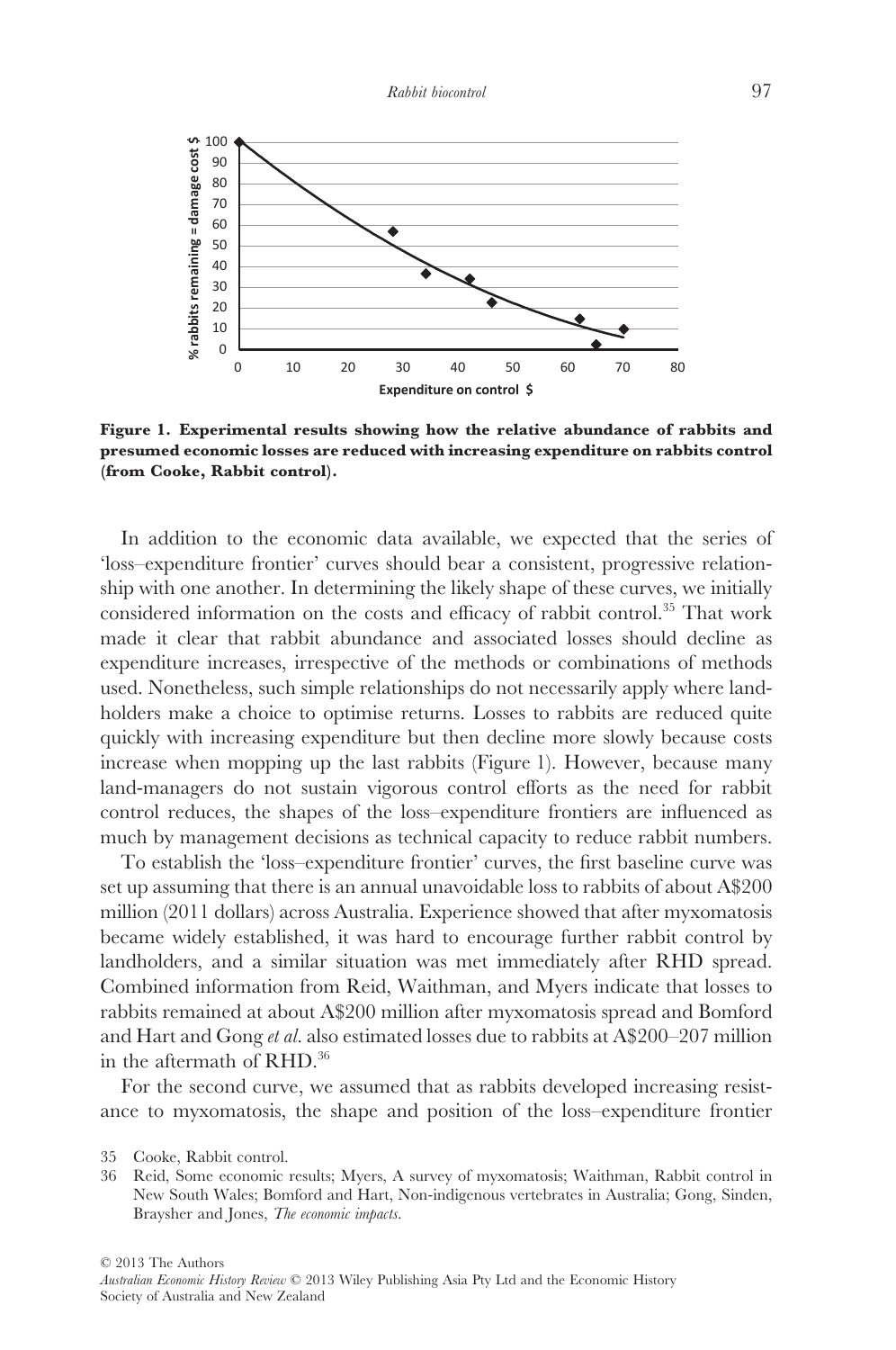changed. Fortunately, ACIL Economics and Policy estimated potential losses to rabbits in the mid-1990s, when rabbits reached their highest levels since the introduction of myxomatosis.37 From these estimates, we accepted a potential loss without additional rabbit control of approximately A\$600 million annually but assumed that landholders would balance expenses and losses to maximise returns. In effect, landholders would have tackled only the 'avoidable' costs (i.e. those above A\$200 million) with national expenditure approaching A\$60–70 million annually. The shape of this curve is set so that costs (loss + expenditure) are minimised at an expenditure of about A\$70 million annually (see above).

The third loss–expenditure curve provided a scenario of the situation had myxomatosis not been introduced. This curve was anchored using (i) data from Reid, Myers, and Waithman showing that the value of livestock production forgone by landholders enmeshed with the rabbit harvesting industry had been approximately A\$2000 million in 2011 dollar terms, and (ii) the reasonable assumption that direct chemical or mechanical methods of rabbit control would have been unlikely to reduce rabbits below the levels achieved by myxomatosis.<sup>38</sup> However, in the absence of any national estimates of rabbit control expenditure before myxomatosis was introduced, and despite poisoning being widely used and great effort being put into rabbit drives and trapping, the loss–expenditure frontier is difficult to place precisely.<sup>39</sup> In effect, following the observations of Myers, we have assumed that wool and meat growers spent very little on effective rabbit control compared with the size of the problem but instead relied on the rabbit industry as a palliative to partially meet that need or offset costs.

The shape of the third curve also incorporates New Zealand's experiences in dealing with rabbits in the absence of myxomatosis. When attempts to introduce myxomatosis into that country failed, major advances in rabbit control were mainly achieved through highly organised poisoning and shooting campaigns. Nevertheless, expenditure in this scenario is high. New Zealand is a small country in comparison with Australia but uses about 500 kg 1080 powder for rabbit baits each year compared with less than 200 kg in the whole of Australia.<sup>40</sup> This applies even though the 1080 concentration on rabbit baits is similar in both countries.<sup>41</sup> In parts of the McKenzie Basin, for example, annual expenditure on rabbit control had reached NZ \$10–12 per livestock unit (one sheep with lamb) before the arrival of RHD, which then brought about a 75 per cent reduction in rabbit abundance and a reduction in annual rabbit control expenditure to about NZ  $$2-4$  per livestock unit.<sup>42</sup> Lough also reported on estimates made by the Rabbit Calicivirus Disease Applicant Group that national expenditure on rabbit control

42 Lough, *The current state of rabbit management*.

<sup>37</sup> ACIL Economics and Policy, *The economic importance of wild rabbits*.

<sup>38</sup> Reid, Some economic results; Myers, A survey of myxomatosis; Waithman, Rabbit control in New South Wales.

<sup>39</sup> Rolls, *They all ran wild*.

<sup>40</sup> Lough, *The current state of rabbit management*.

<sup>41</sup> Nugent *et al*., Why 0.02%?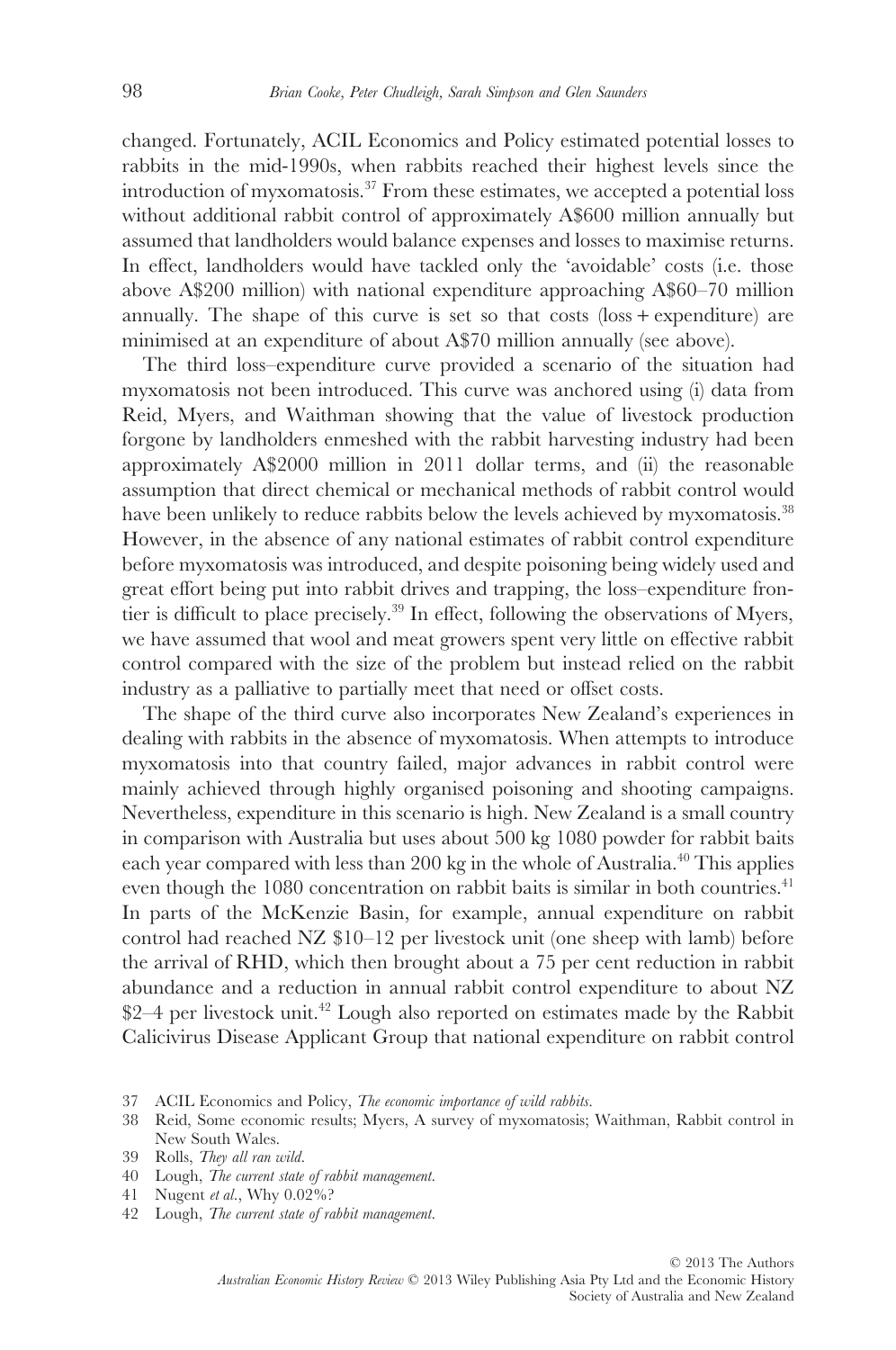was NZ \$22 million and that national losses might be as high as NZ \$50 million. This is a fivefold difference in ratios compared with Australia's estimated losses of A\$200 million with an annual expenditure on rabbit control calculated at A\$20 million $43$ 

Another manifestation of higher costs in New Zealand is that the limits to control without government subsidy are reached in Central Otago, where annual average rainfall is about 385 mm and carrying capacity averages about one sheep per hectare.44 By contrast, in Australia, this limit is closer to 200–250 mm annual average rainfall and a carrying capacity of  $0.2$  sheep per hectare.<sup>45</sup> With this in mind, the third curve was iteratively set to reflect the fact that expenditure for the 'without myxomatosis' scenario could be up to five times higher than for the 'with myxomatosis' scenario to achieve an equivalent high level of rabbit control.

### **RESULTS**

## **Trends in rabbit numbers and economic losses**

Figure 2 summarises information available on changes in rabbit numbers in the arid pastoral area of north-eastern South Australia associated with the introduction of myxomatosis and then RHD in an area where poisoning and warren ripping were seldom applied.<sup>46</sup> In that region, where mosquitoes are scarce, the release of European rabbit fleas *Spilopsyllus cuniculus* in 1969 also enhanced the spread of myxomatosis, although results of this kind were localised and did not necessarily have a major economic consequence nationally.47 The figure clearly shows the recovery in rabbit abundance as myxomatosis progressively became less effective, followed by the re-establishment of a high level of control through the release of RHD.

Some of the published economic losses attributed to rabbits are also indicated in Figure 2, and it is notable that, since the early estimates, all subsequently reported losses are relatively low but broadly consistent.<sup>48</sup> This is interpreted as indicating that, although rabbits gained disease resistance and showed greater potential for increase, significant counter-measures were taken in agricultural areas to keep rabbits down. The rise of rabbits in arid pastoral areas where control measures were unaffordable would have had relatively small economic impact on a national scale because those areas do not contribute as heavily to agricultural production as higher rainfall zones.

- 43 Gong, Sinden, Braysher, and Jones, *The economic impacts*.
- 44 Aspinall, Effects of rabbits.
- 45 Ferraro and Burnside, *West 2000: a case study*.
- 46 Saunders, Cooke, McColl, and Peacock, Modern approaches.
- 47 Cooke, Changes in the age-structure and size.
- 48 Reid, Some economic results; Waithman, Rabbit control in New South Wales.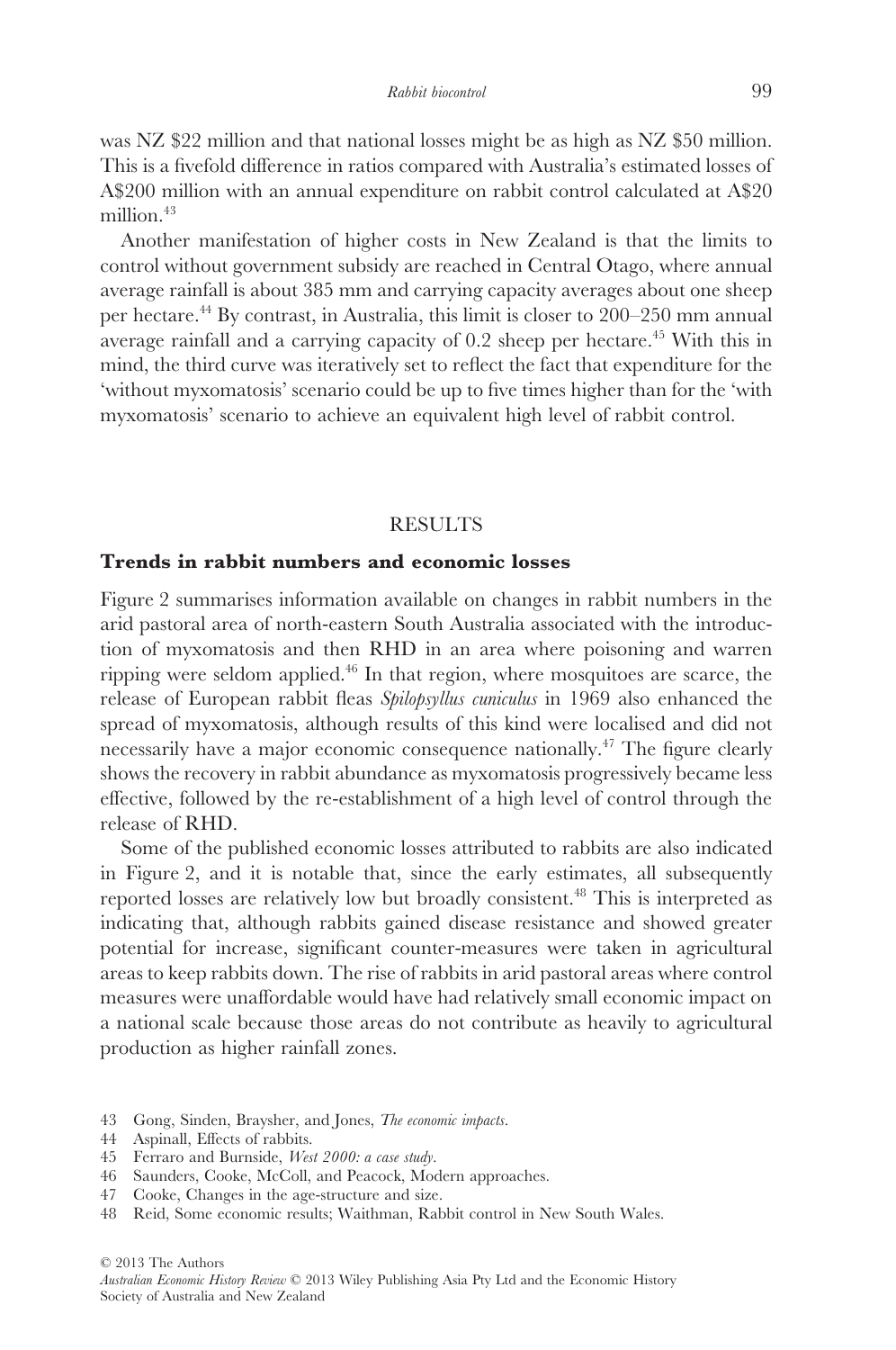

**Figure 2. Diagram showing how rabbit abundance in semi-arid South Australia has varied through time in response to the release of biological control agents. The estimated Australia-wide economic losses to rabbits (black triangles) are also shown. Scale for losses shown on right-hand side of figure. Figure adapted from Saunders** *et al***., Observations.**

#### **Loss–expenditure frontiers: validation and implications**

The series of loss–expenditure frontier curves we developed are presented in Figure 3. In this model, they have the form:

$$
y = 200\tag{1}
$$

$$
y = 200 + 400e^{-0.042X}
$$
 (2)

$$
y = 200 + 1800e^{-0.015X}
$$
 (3)

where  $y =$  production loss to rabbits and  $x =$  expenditure on rabbit control.<sup>49</sup> The first equation represents the 'unavoidable' loss to rabbits, where landholders do not see the rabbits as a problem worth expenditure. Equation 2 approximates the situation where rabbits have developed partial resistance to biological control, and some expenditure on rabbit becomes necessary to avoid increasing losses. Equation 3 is the assumed 'without myxomatosis' scenario.

49 All valued in 2011 dollars.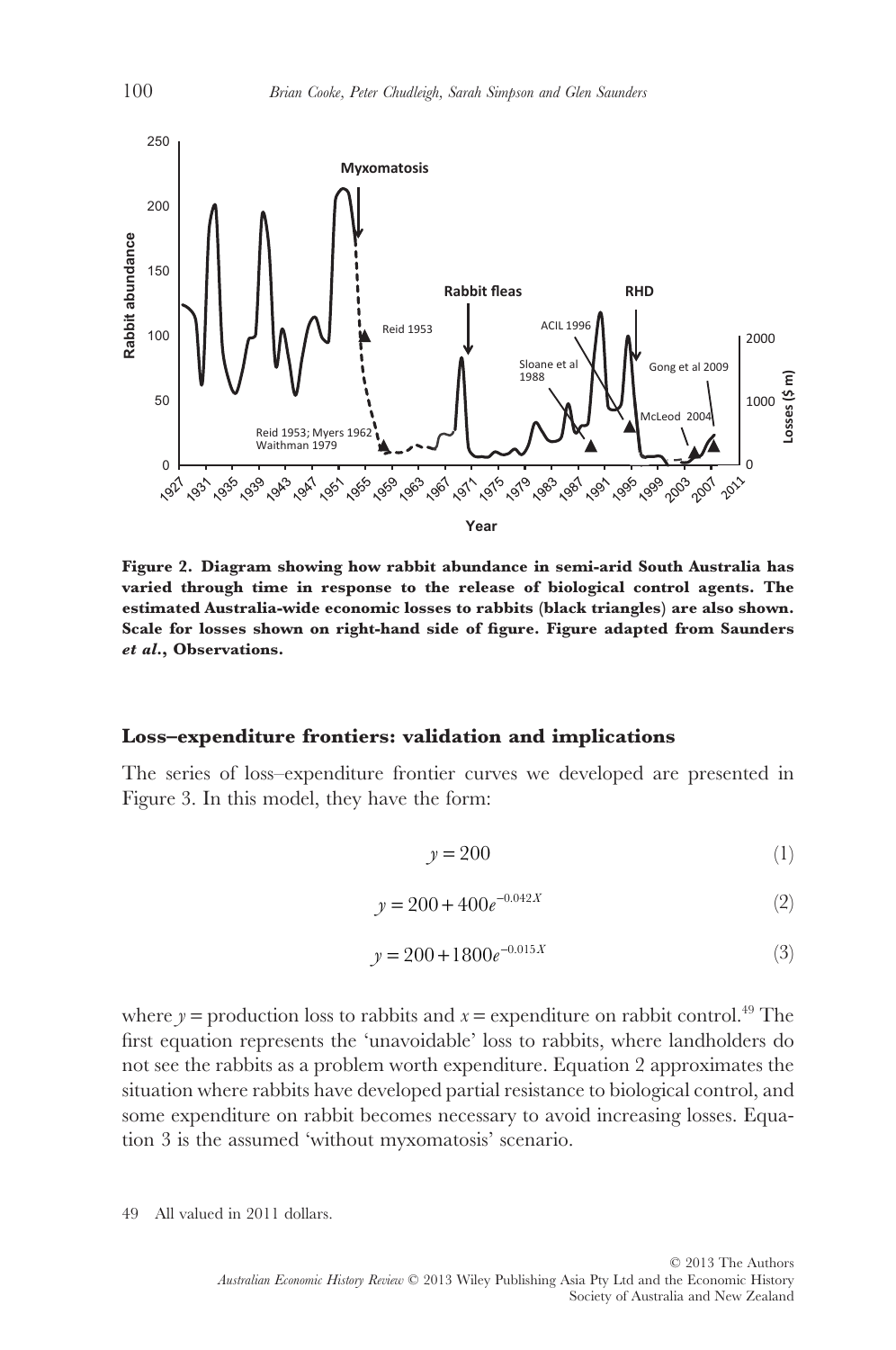

**Figure 3. Series of loss–expenditure frontier curves constructed using available data from the literature: Curve 1 (dotted) – immediately after the release of myxomatosis (and RHD) when landholders undertook little additional rabbit control work; Curve 2 (grey) – the situation 45 years after release of myxomatosis with increasing resistance to myxomatosis in rabbits, just before the release of RHD; Curve 3 (black) – the 'without myxomatosis' scenario.**

Because much of the available information has been used in establishing the model, its validation and improvement is only possible using previously unused information or new information that may come to hand (e.g. better information on pre-myxomatosis expenditure). For instance, we can refer to the published data from Sloane, Cook and King Pty Ltd, who considered that the production losses caused by rabbits to Australia's wool industry were then A\$94.5 million per annum despite expenditure of A\$4.5 million on rabbit control.<sup>50</sup> Those authors further considered that the loss to wool growers was about two-thirds of the total economic loss to agriculture because the main rabbit populations were located in the Australian temperate pastoral zone. The broad-scale losses were therefore about A\$180 million and control costs about A\$9 million (2011 dollars). This point is located close to the *y*-axis on curve one but, although supportive of the general model, does not provide a particularly robust test. Generally, the published estimates of losses to rabbits and expenditure for their control lie close to curves one and two and indicate that the actions of myxomatosis and RHD together with additional rabbit control expenditure by farmers have contained economic losses caused by rabbits within a small range.

50 Sloane, Cook and King Pty Ltd, *The economic impact of pasture weeds*.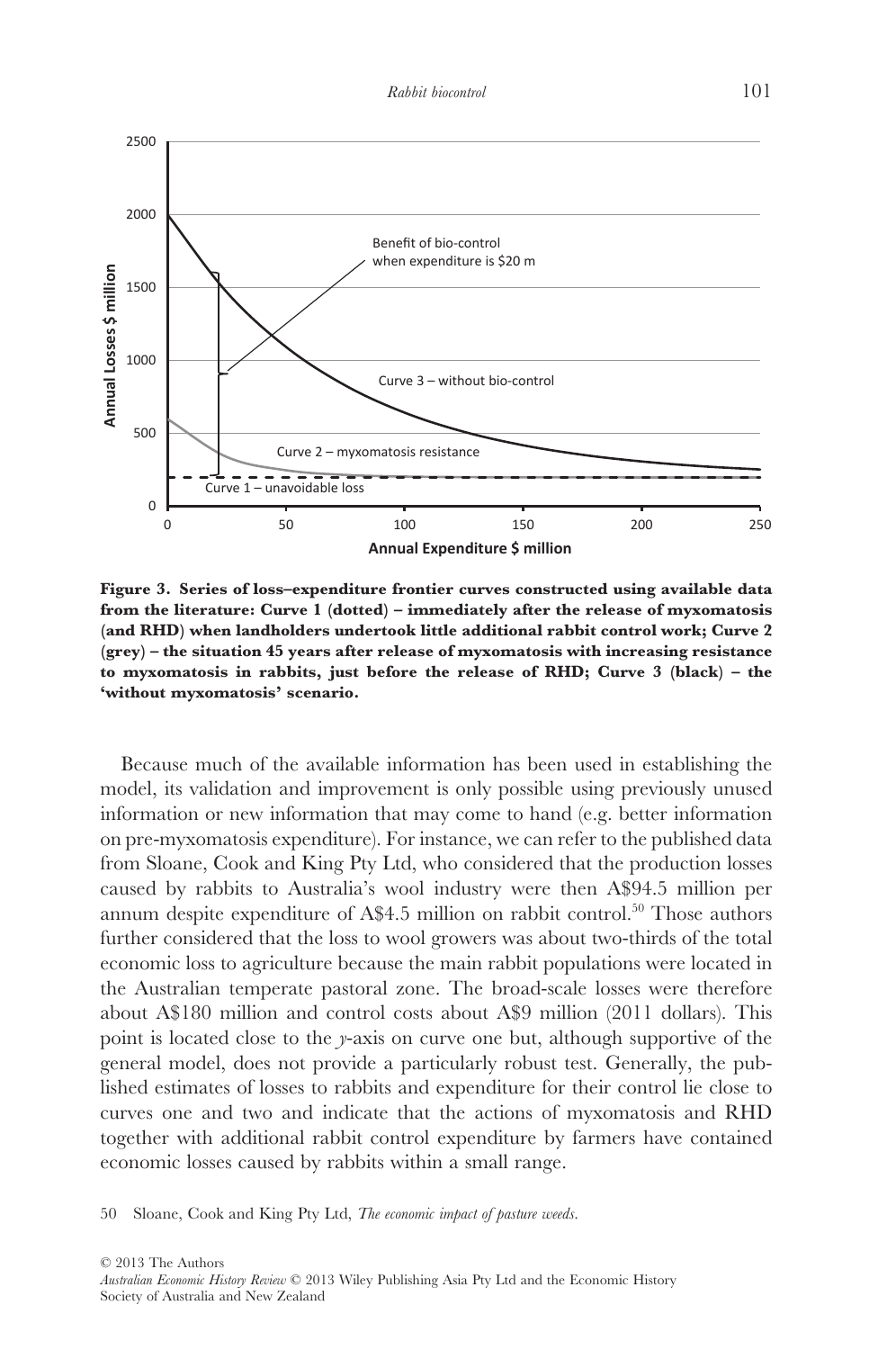The introduction of new technologies, in this case myxomatosis and RHD and better tools for rabbit control, shifted the loss expenditure frontier.<sup>51</sup> Consequently, the benefit of research is shown by the difference between the 'without biocontrol' and the 'with biocontrol' curves at a given expenditure. From Figure 3, it can be seen that, if expenditure averaged about A\$20 million annually, the meat and wool industries should have benefited by about A\$1400 million annually from the introduction of myxomatosis. When expenditure is low, it should further be noted, the benefit estimated under the 'with-' and 'without myxomatosis' methodology is only a little more conservative than a 'before and after' methodology.

While only broad conclusions can be drawn from this general model, it is nonetheless useful to try to derive a figure for the cumulative benefits of introducing biocontrol agents to focus attention on the magnitude of benefits that resulted. If we consider expenditure on rabbit control in the 45 years from 1950 until the introduction of RHD in 1995, it clearly varied from being very low, perhaps A\$10million, immediately after myxomatosis but gradually increased to about A\$70 million in the early 1990s (all in 2011 dollars) as rabbits increased. The accumulated marginal benefits over this period suggest that the introduction of myxomatosis would have produced a net benefit of about A\$54 billion (2011 dollars) despite its eventual decline in effectiveness. The introduction of RHD effectively re-set conditions to something close to the immediate postmyxomatosis situation, providing an added benefit of perhaps A\$350 million annually through the immediate reduction of avoidable losses (A\$300 million) and reduction of expenditure (A\$45 million). This figure is compatible with other published information in that Manson considered that RHD would have benefited the wool industry alone by some A\$177 million by reducing production losses. The sheep meat and beef industries presumably benefited as well.<sup>52</sup>

Of course, it is arguable that these overly precise benefits of introducing biocontrol agents may change substantially if the presumed loss–expenditure frontier curves we have generated prove to be poor approximations to the real situation (if the 'without-myxomatosis' curve showed a steeper decline with expenditure for example). However, as this curve is anchored at A\$2000 million (the premyxomatosis livestock production foregone because of rabbits) and national expenditure on rabbit control remains relatively low, our estimates of benefits should be relatively insensitive to changes in the slope of the loss–expenditure curve in either direction. It certainly would not change the broad conclusion that the introduction of myxomatosis and RHD has been worth many billions of dollars to the major agricultural industries. By keeping rabbits low, the benefits of biological control to Australia's livestock and farming industries over the last 60 years were probably in the order of A\$54,000 million from myxomatosis alone

52 Manson, Identification of public and private benefits.

<sup>51</sup> Gong, Sinden, Braysher, and Jones, *The economic impacts*, p. 39.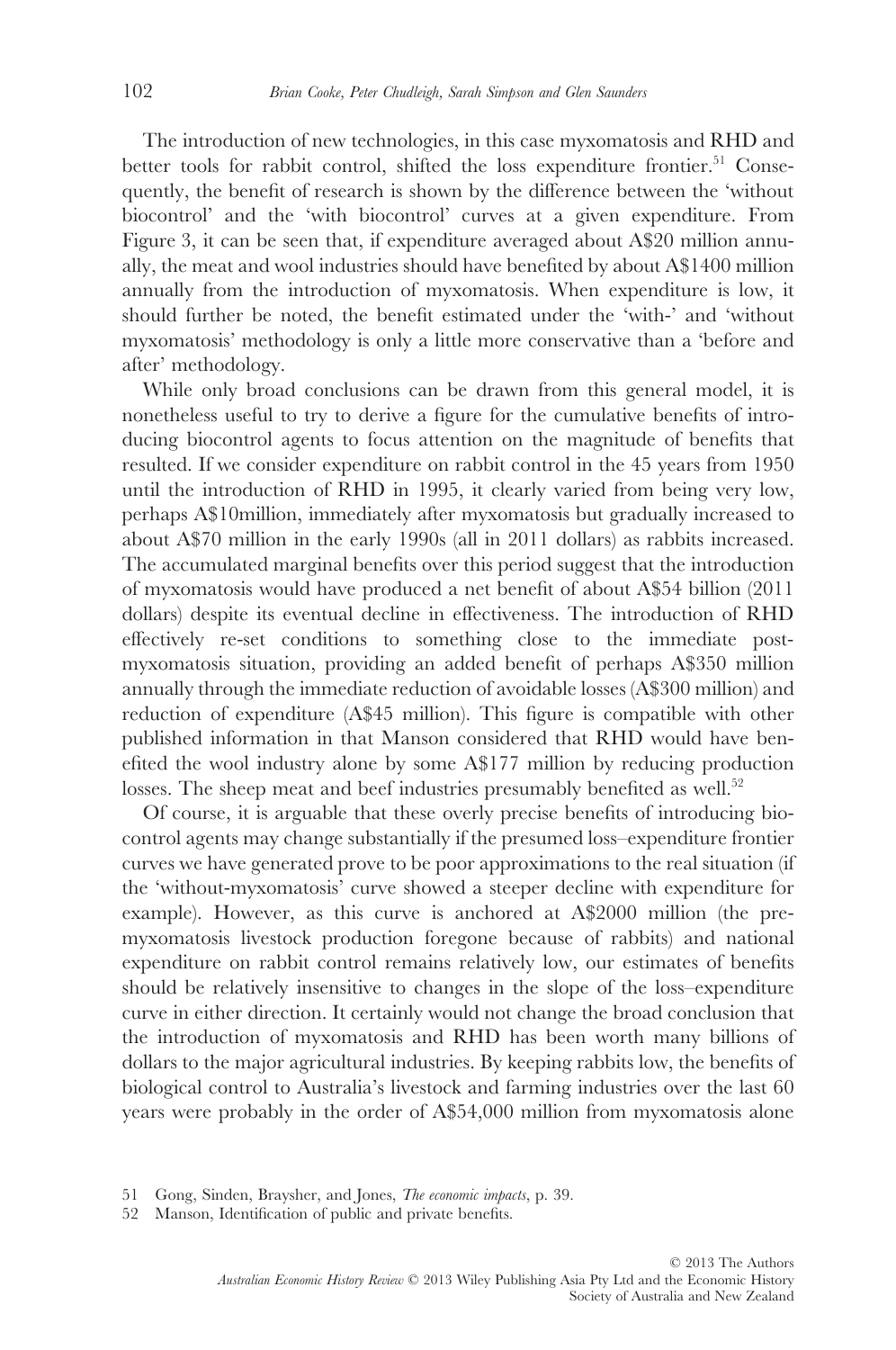plus A\$16,000 million from myxomatosis and RHD together approaching a total of A\$70 billion (2011 dollars).

### **CONCLUSION**

While the series of loss–expenditure frontier curves presented in Figure 3 is derived from a mix of quantitative and qualitative information, it nonetheless provides a basic conceptual framework for considering the benefits of Australia's war on rabbits. The curves provide insights into the benefits and consequences of the introduction of myxomatosis and a more robust alternative to a simplistic scenario in which it is assumed that losses to rabbits would have remained much as they were had not myxomatosis or RHD been introduced.

Nonetheless, it is recognised that curve three (Figure 3) is very much a first approximation of the loss–expenditure frontier in the absence of myxomatosis. As already pointed out, it was assumed that prior to the introduction of the disease, many landholders spent too little on rabbit control but relied on the rabbit fur and meat industry to do the work, or partly made up for foregone livestock production by harvesting rabbits.<sup>53</sup> As well, there are other problems in assuming that Australia would have rapidly followed New Zealand's lead in taking measures to eliminate rabbits. One of the reasons why greater attention was paid to rabbit control in New Zealand was the higher productivity of the land. The income foregone per hectare was less in Australia's relatively infertile pastoral lands.

The progressive de-commercialisation of rabbits in New Zealand between 1947 and 1952 removed the option of using the rabbit industry to partially control rabbits and forced farmers to seek a different economic balance.<sup>54</sup> Rabbits were generally brought to low densities by the late-1950s, greatly strengthening the economic position and stability of the livestock industries. By contrast, Australia in 1950 had yet to reach a decision on de-commercialising rabbits to ensure that national efforts to control them were not undermined by other agendas. As it turned out, myxomatosis circumvented those political difficulties, effectively removing the need for legislation. Even so, as data on the export of wild rabbit meat and skins show, the remnants of the Australian rabbit meat and fur industry persisted into the 1960s despite an immediate 60 per cent fall in numbers of rabbits processed when myxomatosis first spread.55 Given this situation, it is unlikely that a solution to Australia's rabbit problem along the lines seen in New Zealand would have been implemented quickly. In all probability, there would have been a long time lag before any alternative rabbit control programme was set up. This means that our conclusions regarding the financial benefits of

<sup>53</sup> Myers, A survey of myxomatosis.

<sup>54</sup> Gibb and Williams, The rabbit in New Zealand.

<sup>55</sup> Fenner and Fantini, *Biological control of vertebrate pests*, p. 25.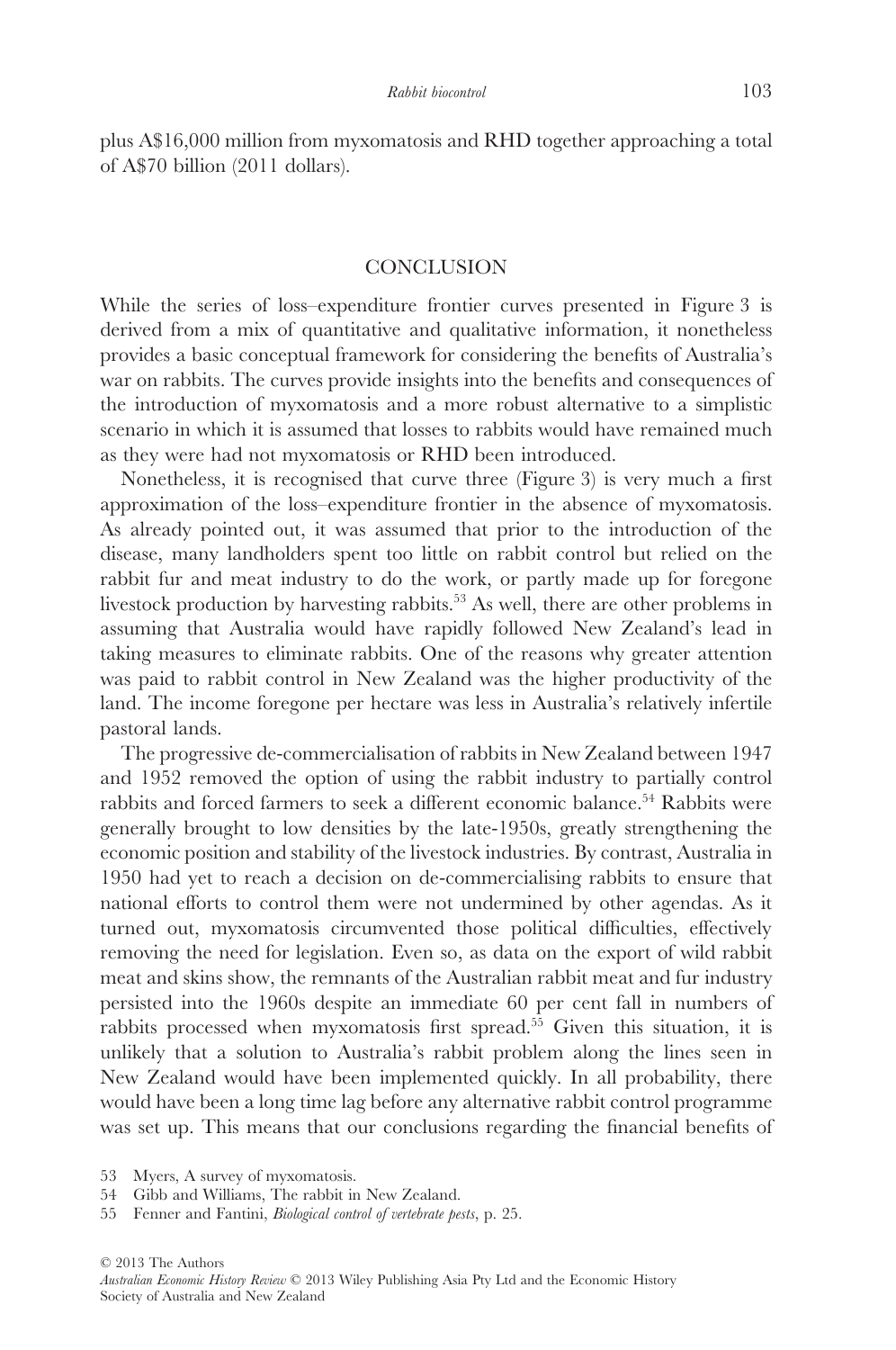introducing myxomatosis into Australia are conservative because the situation presented in our 'without-biocontrol' scenario might have taken many years to be implemented.

With current technology, Australia still has a seemingly unavoidable economic loss to rabbits of about A\$200 million annually.<sup>56</sup> This residual cost of rabbits is not related to Australia's large inland pastoral areas because myxomatosis and RHD have been particularly beneficial in such regions where there are no economically justifiable alternatives for controlling rabbits. Rather, the problem is most likely due to the fact that when rabbits were reduced to low levels, they were confined to areas that were difficult to treat (e.g. roadsides, creeks, and rocky hills) or rarely seen by land-managers during day-to-day activities and no longer considered a threat. Obvious damage on individual properties may not be enough to elicit reaction, but accumulated across an entire continent, still presents a significant tally. As a consequence, the residual losses that rabbits cause are not likely to be addressed by the livestock industries for socioeconomic reasons unless substantially subsidised. This is also an issue for conservation agencies because the areas where rabbits are hard to eliminate are often places where rabbits persist among remnant native vegetation and even at very low levels they can inhibit natural tree and shrub regeneration.<sup>57</sup>

To deal with these problems, new criteria for judging rabbit problems would need to be accepted by land managers and comprehensive programmes for eliminating rabbits would need to be applied on a landscape scale. In farming areas, for example, high levels of rabbit control on roadsides are economically attainable if several control methods are used in combination.<sup>58</sup> This involves relatively high initial expenditure, which is offset through very low maintenance costs in subsequent years.59 Nonetheless, farmers should not be expected to meet the entire costs of protecting public assets such as native vegetation on roadsides and subsidies or other incentives are likely to be required to advance rabbit management.

Finally, the loss–expenditure frontier models developed here provide an initial framework for considering the economics of enhancing current biological control agents or releasing additional rabbit-specific pathogens. As the introduction of RHD showed, bringing a new agent into an environment where another biocontrol agent was already present resulted in a comparatively modest marginal benefit despite its capacity to cause over 90 per cent mortality in native rabbits.<sup>60</sup> Had it been the first disease introduced into Australia's rabbit population, its impact would have appeared far greater. In economic terms, it means little to try to apportion subsequent benefits to each agent when the net benefits are the main

60 Mutze, Cooke, and Alexander, The initial impact of rabbit.

<sup>56</sup> Gong, Sinden, Braysher, and Jones, *The economic impacts*.

<sup>57</sup> Myers, A survey of myxomatosis; Cooke, Rabbit control; Cooke, Jones, and Gong, An economic decision; Cooke, Rabbits.

<sup>58</sup> Cooke, Rabbit control.

<sup>59</sup> Cooke, Jones, and Gong, An economic decision.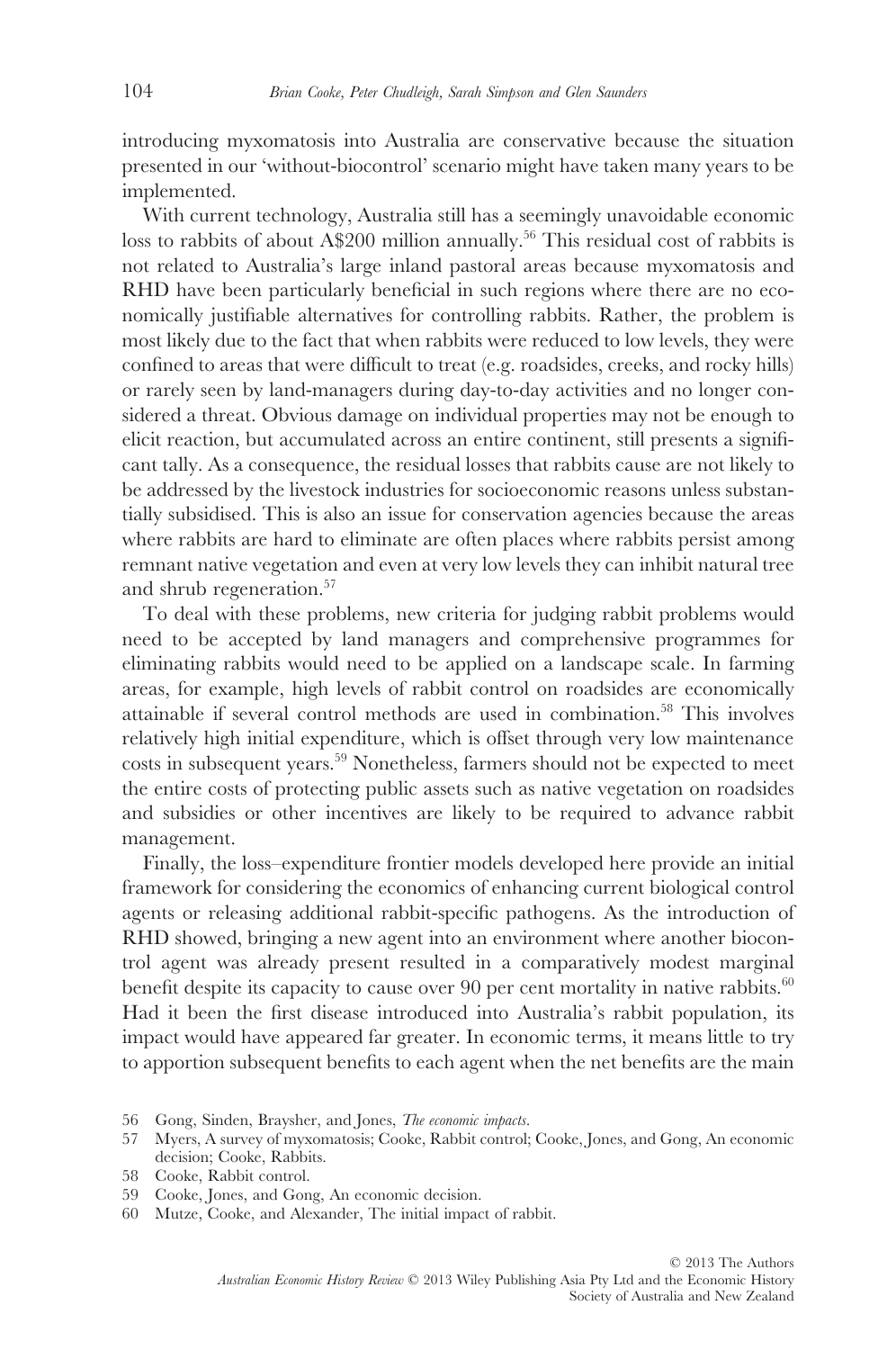interest. Nonetheless, the massive benefits achieved by releasing myxomatosis should not cloud the fact that subsequent investments of this kind can produce highly favourable benefit ratios. As an example, research leading to the introduction of RHD cost about A\$12 million over 8 years and resulted in an immediate increase in benefits to Australia's livestock industries of about A\$350 million annually.61 Other advantages of new biocontrol agents, such as potential for use in areas where the current RHD virus is constrained by a benign endemic rabbit calicivirus or for improving rabbit control in arid areas, are also of critical importance. $62$  They still represent a highly favourable return on investment and should not be ignored or considered trivial simply because they do not provide economic benefits on the same scale as myxomatosis.

#### ACKNOWLEDGEMENTS

This project was carried out with funding from the Invasive Animals Cooperative Research Centre, Canberra, as part of a project to review economic, environmental, and social considerations underpinning continuing research into the control of wild rabbits. We thank two unknown referees of a previous version of this paper for the suggestion of using New Zealand's experiences with rabbits in setting up the 'without biocontrol' scenario.

### **REFERENCES**

- ACIL Economics and Policy (1996) *The Economic Importance of Wild Rabbits to Rural Production in Australia* (Canberra: ACIL Economics and Policy).
- Anon (1997) *Agriculture Notes: Dry Sheep Equivalents for Comparing Different Classes of Livestock, September 1997* (Melbourne: Department of Primary Industries, Victoria).
- Aspinall, J. (1999) Effects of rabbits on the farming environment. Royal Society of New Zealand, Miscellaneous series 55, 15–18.
- Australian Bureau of Agriculture and Resource Economics (1988) Commodity Statistics Bulletin.
- Australian Pesticides and Veterinary Medicines Authority (2008) *Review Findings: Sodium Fluoroacetate. Technical Report: The Reconsideration of Products Containing Sodium Fluoroacetate and Approvals of Their Associated Labels* (Canberra: Australian Pesticides and Veterinary Medicines Authority).
- Bomford, M. and Hart, Q. (2002) Non-indigenous vertebrates in Australia. In: D. Pimental, ed., *Biological Invasions: Economic and Environmental Cost of Alien Plant, Animal and Microbe Species* (London: CRC Press): 25–44.
- Connellan, P. and Croft, J.D. (2002) Ripping tales of rabbits. Proceedings of the 2nd NSW Pest Animal Control Conference, Dubbo, pp. 97–8.
- Cooke, B. D. (1981) Rabbit control and the conservation of native mallee vegetation on roadsides in South Australia. *Australian Wildlife Research*, 8, 627–36.
- Cooke, B. D. (1983) Changes in the age-structure and size of populations of wild rabbits in South Australia following the introduction of European rabbit fleas, *Spilopsyllus cuniculi* (Dale) as vectors of myxomatosis. *Australian Wildlife Research*, 10, 105–20.
- 61 Saunders, Cooke, McColl, and Peacock, Modern approaches.
- 62 Strive, Wright, and Robinson, Identification and partial characterisation.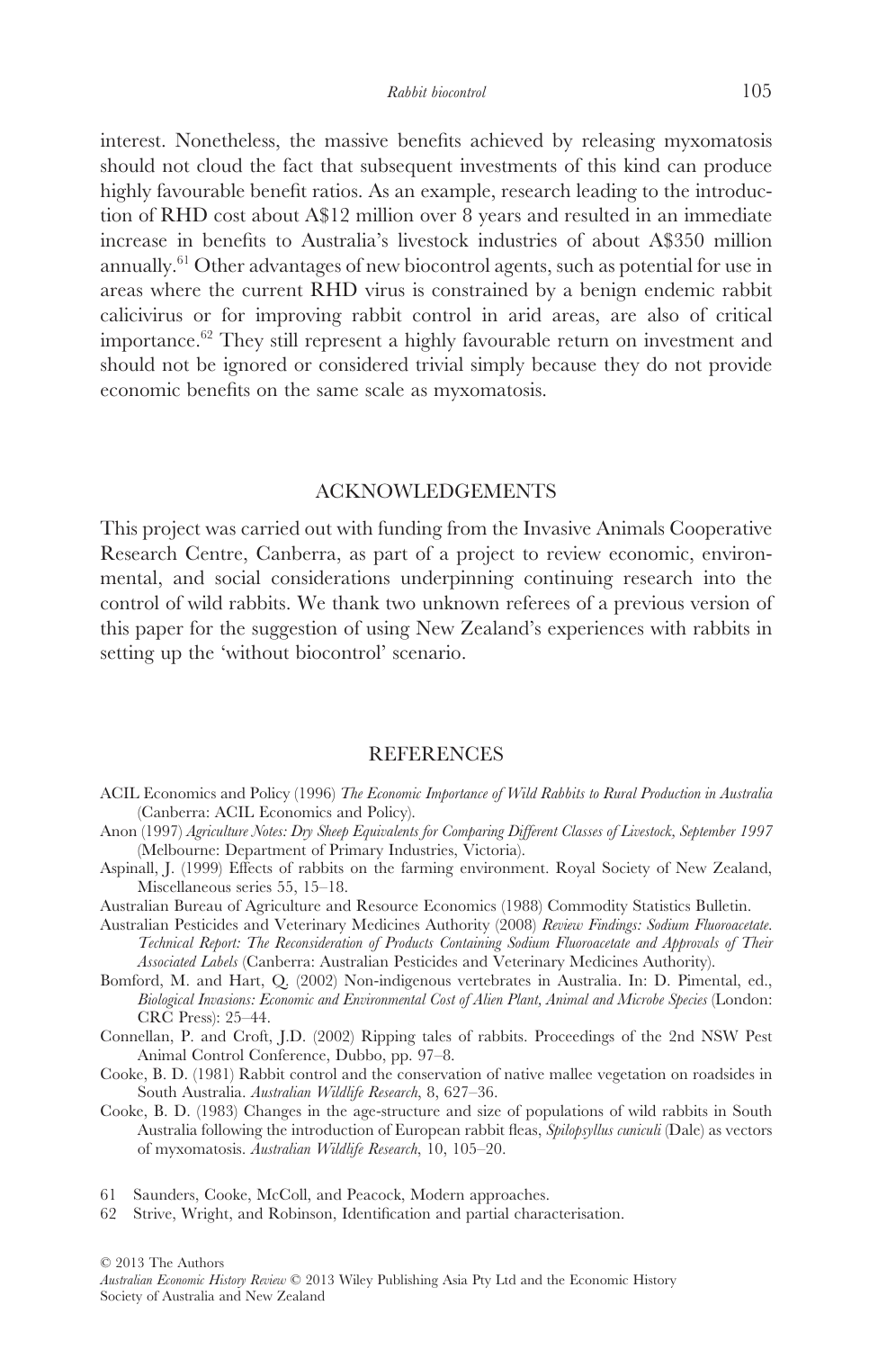- Cooke, B.D. (2012) Rabbits: manageable environmental pests or participants in new Australian ecosystems? *Wildlife Research*, 39, 279–89. [Accessed 29 November 2012.] Available from URL: http://www.publish.csiro.au/paper/WR11166.htm
- Cooke, B., Jones, R. and Gong, W. (2010) An economic decision model of wild rabbit *Oryctolagus cuniculus* control to conserve native vegetation. *Wildlife Research*, 37, 558–65.
- Elsworth, P.G., Kovaliski, J. and Cooke, B.D. (2012) Rabbit haemorrhagic disease: are Australian rabbits (*Oryctolagus cuniculus*) evolving resistance to infection with Czech CAPM 351 RHDV? *Epidemiology and Infection*, 140, 1972–81.
- Fenner, F. and Fantini, B. (1999) *Biological Control of Vertebrate Pests: The History of Myxomatosis, an Experiment in Evolution* (Wallingford: CABI Publishing).
- Fennessy, B.V. (1966) The impact of wildlife species on sheep production in Australia. *Proceedings of the Australian Society for Animal Production*, 6, 148–56.
- Ferraro, T. and Burnside, D. (2001) *West 2000: A Case Study of Natural Resource Management Investment in the NSW Rangelands* (Dubbo: Australian Institute of Natural Resource Management).
- Filmer, J. F. (1953) Disappointing tests of myxomatosis as rabbit control. *New Zealand Journal of Agriculture*, 87, 402–4.
- Gibb, J. A. and Williams, J.M. (1994) The rabbit in New Zealand. In: H.V. Thompson and C. M. King, eds, *The European Rabbit: The History and Biology of a Successful Colonizer* (New York:Oxford University Press), pp. 158–204.
- Gong, W., Sinden, J., Braysher, M. and Jones, R. (2009) *The Economic Impacts of Vertebrate Pests in Australia* (Canberra: Invasive Animals Co-operative Research Centre).
- Henzell, R.P., Cooke, B.D. and Mutze, G.J. (2008) The future biological control of pest populations of European rabbits, *Oryctolagus cuniculus*. *Wildlife Research*, 35, 633–50.
- Lough, R.S. (2009) *The Current State of Rabbit Management in New Zealand: Issues, Options and Recommendations for the Future* (Wellington: MAF Biosecurity).
- Manson, A. (1998) Identification of public and private benefits from agricultural research, development and extension: some preliminary results from a study of the Australian and New Zealand Rabbit Calicivirus Program. Papers presented at the 42nd Annual conference of the Australian Agricultural Resource Economics Society, Armidale, New South Wales, 1998.
- McInerney, J. (1976) The simple analytics of natural resource economics. *Journal of Agricultural Economics*, 27, 31–52.
- McInerney, J. P. (1988) The economic analysis of livestock disease: the developing framework. In: P. Willeberg, J. F. Agger, and H. P. Riemann, eds, *Proceedings of the 5th International Symposium on Veterinary Epidemiology and Economics*. 25–9 July 1988, Copenhagen. Acta Veterinaria Scandinavica, Supplementum 84.
- McInerney, J. (1996) Old economics for new problems livestock disease. *Journal of Agricultural Economics*, 47, 295–314.
- McLeod, R. (2004) *Counting the Cost: Impact of Invasive Animals in Australia 2004* (Canberra: Cooperative Research Centre for Pest Animal Control).
- McPhee, S.R. and Butler, K.L. (2010) Long-term impact of coordinated warren ripping programs on rabbit populations. *Wildlife Research*, 37, 68–75.
- Mutze, G., Cooke, B. and Alexander, P. (1998) The initial impact of rabbit haemorrhagic disease on European rabbit populations in South Australia. *Journal of Wildlife Diseases*, 34, 221–7.
- Myers, K. (1962) A survey of myxomatosis and rabbit infestation trends in eastern Riverina New South Wales 1951–60. *CSIRO Wildlife Research*, 7, 1–12.
- Nugent, G., Twigg, L.E., Warburton, B. *et al*. (2012) Why 0.02%? A review of the basis for the current practice in aerial 1080 baiting for rabbits in New Zealand. *Wildlife Research*, 39: 89–103. [Accessed 29 November 2012.] Available from URL: http://dx.doi.org/10.1071/WR11121
- Nyström, K., Le Gall-Recule, G., Grassi, P. *et al*. (2011) Histo-blood group antigens act as attachment factors of rabbit haemorrhagic disease virus infection in a strain-dependent manner. *Plos Pathogens*, 7, 1–12.
- Reid, P.A. (1953) Some economic results of myxomatosis. *Quarterly review of Agricultural Economics*, 6, 148–56.
- Rolls, E. C. (1969) *They All Ran Wild* (Sydney: Angus and Robertson).
- Sandell, P. (2006) Promoting woodland recovery in the Victorian Mallee parks. *Proceedings of the Royal Society of Victoria*, 118, 313–21.
- Saunders, G., Cooke, B., McColl, S. and Peacock, T. (2010) Modern approaches for the biological control of vertebrate pests: an Australian perspective. *Biological Control*, 52, 288–95.